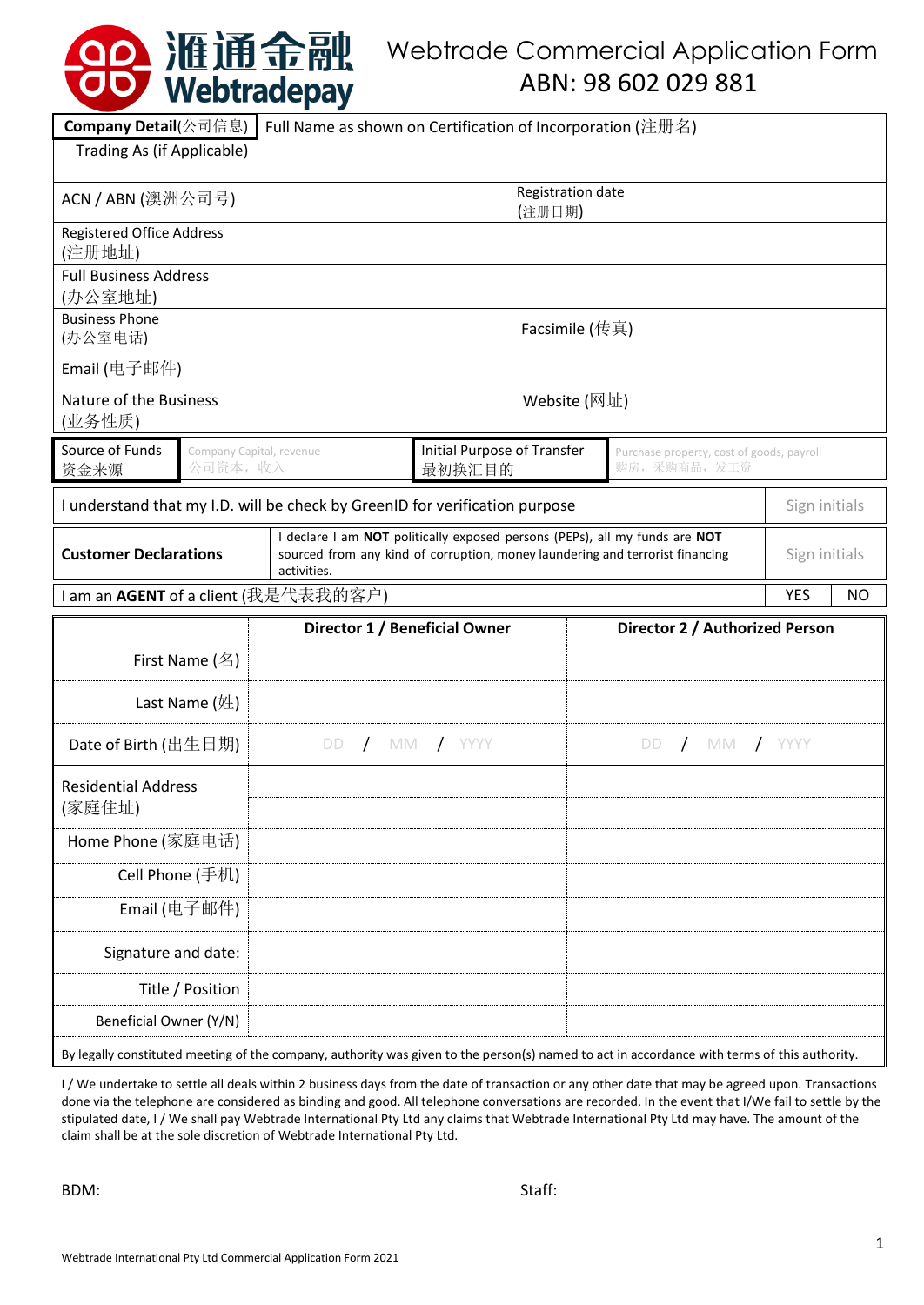

## Webtrade Commercial Application Form ABN: 98 602 029 881

| <b>Company Detail</b><br>(公司信息) | Full Name as shown on Certification of Incorporation (注册名)                |
|---------------------------------|---------------------------------------------------------------------------|
| <b>Privacy disclaimer</b>       | Please refer to Webtradepay.com.au for full version of our Privacy policy |

I acknowledge that:

- 1 Webtrade International Pty Ltd ("Webtrade") collects information about me to conduct business with me and to comply with anti-money laundering laws, and may use my information to comply with any regulatory or legal disclosure requirements, including fulfilling its obligations under the Anti-Money Laundering and Counter-Terrorism Financing Act 2006.
- 2 If I do not provide all the information requested, Webtrade may not be able to provide financial services or products to me;
- 3 I may gain access to any personal information Webtrade hold about me by contacting Webtrade via email: info@webtradepay.com.au; and
- 4 I agree that Webtrade may exchange information about me with:
	- a. Any related body corporate of Webtrade whether they are located in Australia or in a foreign jurisdiction; and
	- b. Any employees, agents, contractor, or other service providers of Webtrade and any entity involved in any restructure or transfer of Webtrade's business.

By signing below, I acknowledge the following:

- 1 I understand and confirm that Webtrade has not sought or assessed information regarding my personal financial circumstances, needs or objectives, nor provided me with personal advice, and that I have been advised to obtain independent advice to ascertain whether the use of Webtrade's financial products and services are appropriate and suitable for my needs;
- 2 I acknowledge the privacy disclosure and give the privacy consents set out above;
- 3 I will provide the documentations required by Webtrade to open my account;
- 4 Agree that those persons nominated as authorized signatories are duly authorized to deal on my account with Webtrade.
- 5 I warrant that I am not aware and have no reason to suspect that:
- a. The moneys used to fund my/our transaction with Webtrade have been or will be derived from or related to any money laundering, terrorism financing or other illegal activities, whether prohibited under Australian law, international law or convention or by agreement; or
- b. The proceeds of my/our transaction will be used to finance any illegal activities.

## **Signed for and on behalf of the Applicant**

Signature: Date: Date: Date: Date: Date: Date: Date: Date: Date: Date: Date: Date: Date: Date: Date: Date: Date: Date: Date: Date: Date: Date: Date: Date: Date: Date: Date: Date: Date: Date: Date: Date: Date: Date: Date: D

Print Name: Title / Position:

| Webtrade International Pty Ltd USE ONLY                                             |  |            |  |       |
|-------------------------------------------------------------------------------------|--|------------|--|-------|
| □ Copy of Certificate of Registration/ASIC Company Extract                          |  |            |  |       |
| $\Box$ Identification completed for all entities                                    |  |            |  |       |
| $\Box$ Director(s) & Shareholder(s) ID and Authorized Person ID copied and retained |  |            |  |       |
| $\Box$ Proof of Address information retained                                        |  |            |  |       |
| $\Box$ Name Checker verification of all related entities                            |  |            |  |       |
| Account opened by                                                                   |  | Checked by |  | Date: |